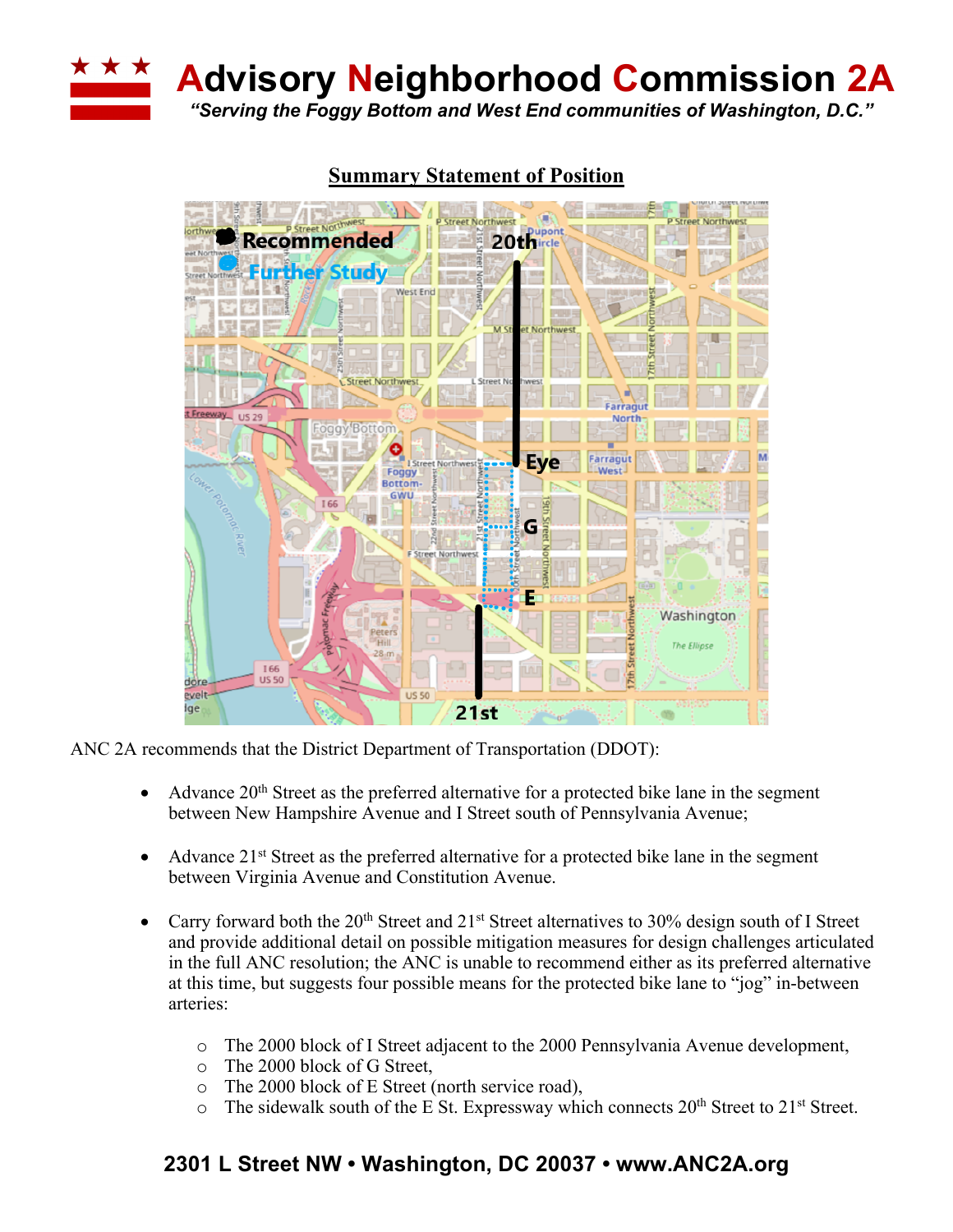

February 13, 2019

Mr. Jeff Marootian **Director** District Department of Transportation 55 M Street SE, Suite 400 Washington, DC 20003 Jeff.Marootian@dc.gov

#### **RE: Proposed Alternatives for 20th/21st/22nd Street Protected Bike Lanes**

Dear Director Marootian,

At its regular meeting on January 16, 2019, Advisory Neighborhood Commission 2A **("ANC 2A" or "Commission")** considered the above-referenced matter. With eight of eight commissioners present, a quorum at a duly-noticed public meeting, the Commission voted unanimously (8-0-0) to adopt the following resolution on a motion by Commissioner Patrick Kennedy, and seconded by Commissioner James Harnett:

WHEREAS, the District Department of Transportation (DDOT) is currently soliciting comment on three alternatives identified for study in the  $20^{th}/21^{st}/22^{nd}$  Protected Bike Lanes Project,

WHEREAS, ANC 2A, in a resolution dated May 23, 2018<sup>1</sup>, previously requested that the 22<sup>nd</sup> Street alternative not be carried forward for consideration and the Commission wishes to reiterate that position here, and

WHEREAS, the Commission wishes to comment further now that DDOT has released preliminary schematic designs of the alternatives as they stand at "10% design."

THEREFORE, BE IT RESOLVED that ANC 2A takes the following additional positions in regard to this project:

- Based on consultation with commissioners in ANC 2B (Dupont Circle), it is ANC 2A's understanding that our neighboring colleagues are unlikely to support the utilization of  $21<sup>st</sup>$ Street north of New Hampshire Avenue for this project – and that they are instead likely to recommend the use of 20<sup>th</sup> Street for the segment in question. This being the case, ANC 2A wishes to coordinate our recommendation to the greatest extent possible with this likelihood.
- Proceeding southward from the intersection of  $20<sup>th</sup>$  Street and New Hampshire Avenue on the basis of the above, ANC 2A supports the utilization of 20<sup>th</sup> Street for the Protected Bike Lane as designed by DDOT to a point at least as far as I Street south of Pennsylvania Avenue. The Commission notes that  $20<sup>th</sup>$  Street has a wider right-of-way in this section than  $21<sup>st</sup>$  Street does – four lanes of width as compared to three. The presence of a cycletrack on  $20<sup>th</sup>$  Street would

 $\overline{a}$ <sup>1</sup> See http://docs.wixstatic.com/ugd/554760\_f26ef8b575884265b223649271c50883.pdf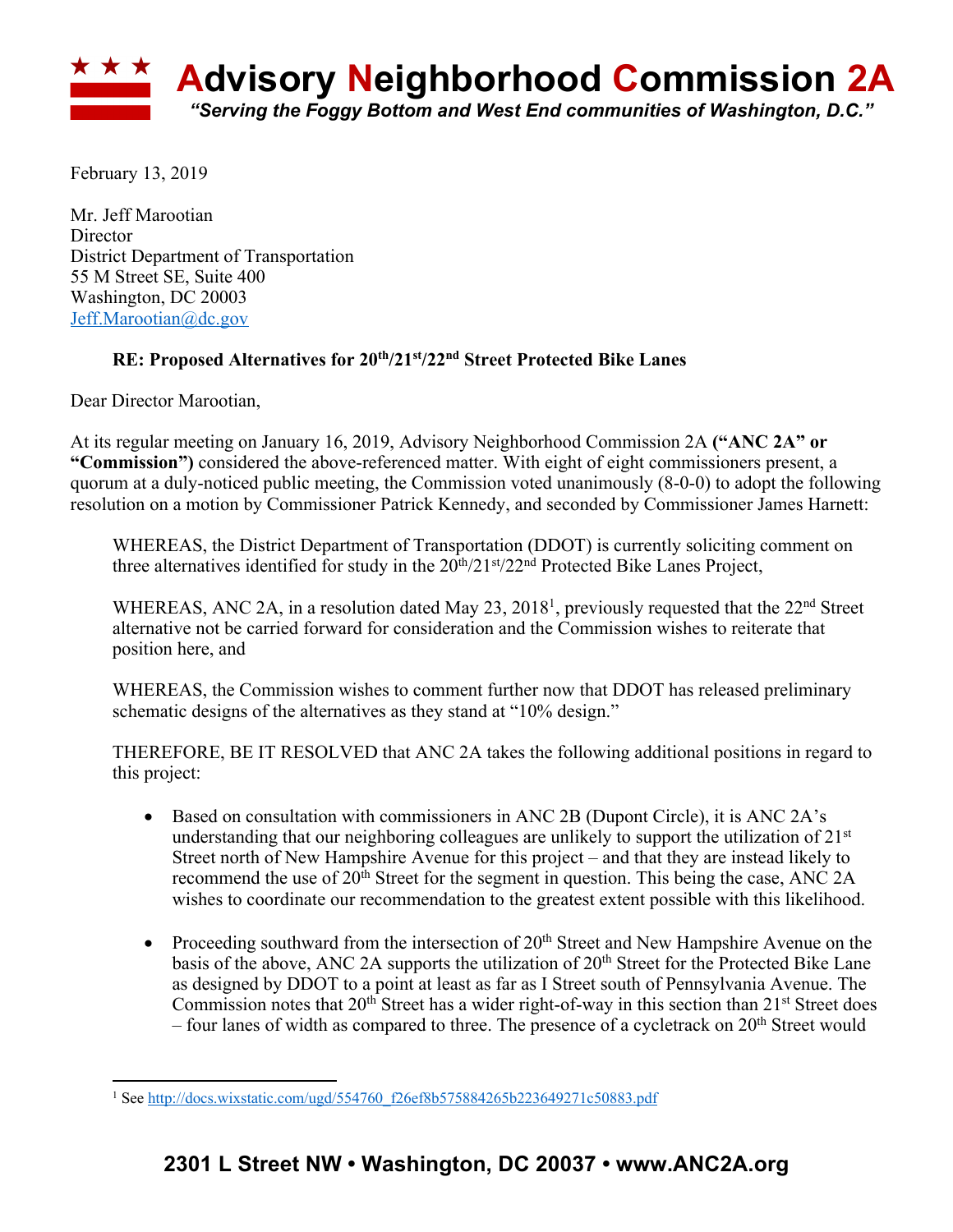### \* \* \* **Advisory Neighborhood Commission 2A** *"Serving the Foggy Bottom and West End communities of Washington, D.C."*

effectively narrow the roadway, resulting in safer conditions for all users while the more generous right-of-way ensures no substantial adverse impact on vehicular throughput. Utilizing 20<sup>th</sup> Street in this stretch would also enable the preservation of more on-street parking spaces and curbside commercial/passenger loading facilities relative to  $21<sup>st</sup>$  Street, factors particularly important in the vicinity of the Lafayette Center office complex in the 1100 block – which contains a large concentration of medical offices for MedStar and other healthcare providers. Because of its narrower width, DDOT's design alternative for 21<sup>st</sup> Street necessarily contemplates the elimination of all areas for vehicular stopping and standing on the east side of the roadway.

Finally, given that the schematics depict facilities of equivalent quality on both streets, the Commission sees little compelling rationale to privilege one street over another on the basis of cyclist preference; both roadways feature the same basic mix of uses in this segment (largely office and institutional) and existing protected (L and M Streets) and unprotected (New Hampshire Avenue) bicycle facilities intersect with the 20<sup>th</sup> Street corridor to serve points west.

• The Commission sees the utilization of  $21<sup>st</sup>$  Street south of Virginia Avenue as a key component of fulfilling two major objectives for bicycle travel associated with this project: facilitating access by visitors down to the National Mall and serving commuter travel to the major concentration of federal office buildings located in the Northwest Rectangle. Because  $20<sup>th</sup>$  Street is interrupted between Virginia Avenue and C Street by a fountain plaza adjacent to the Federal Reserve campus, continuous travel to the Mall on this artery is not possible and the detour required to bridge the two segments of  $20<sup>th</sup>$  Street is less-than-straightforward. Twenty-First Street is the only roadway that provides a continuous connection in-between 19<sup>th</sup> Street and 23rd Street.

ANC 2A therefore deems it important that DDOT work with federal authorities to the greatest extent possible to secure use of the 21<sup>st</sup> Street right-of-way between Virginia and Constitution Avenues in order to establish a bicycle facility as contemplated in the 10% design documents. While establishing alternative pathways via Virginia Avenue, C Street, and 20<sup>th</sup> Street may be desirable in any event, ANC 2A believes that this facility will be most successful if the connection in this area is as straightforward as possible.

- Between these two segments in an area that is colloquially considered The George Washington University's Foggy Bottom campus (roughly I Street to Virginia Avenue), both  $20<sup>th</sup>$  and  $21<sup>st</sup>$ Streets are of equivalent width (three travel lanes). The Commission acknowledges a number of compelling arguments for the use of either artery, but it also sees potential complications for either one as well. Overall, four east-west pathways stand out as possible means by which the protected bike lane could "jog" from 20<sup>th</sup> to 21<sup>st</sup> Streets due to width and/or available capacity:
	- o The 2000 block of I Street adjacent to the 2000 Pennsylvania Avenue complex
	- o The 2000 block of G Street
	- o The 2000 block of E Street (north service road)
	- $\circ$  The sidewalk south of the E Street Expressway which connects 20<sup>th</sup> to 21<sup>st</sup> Streets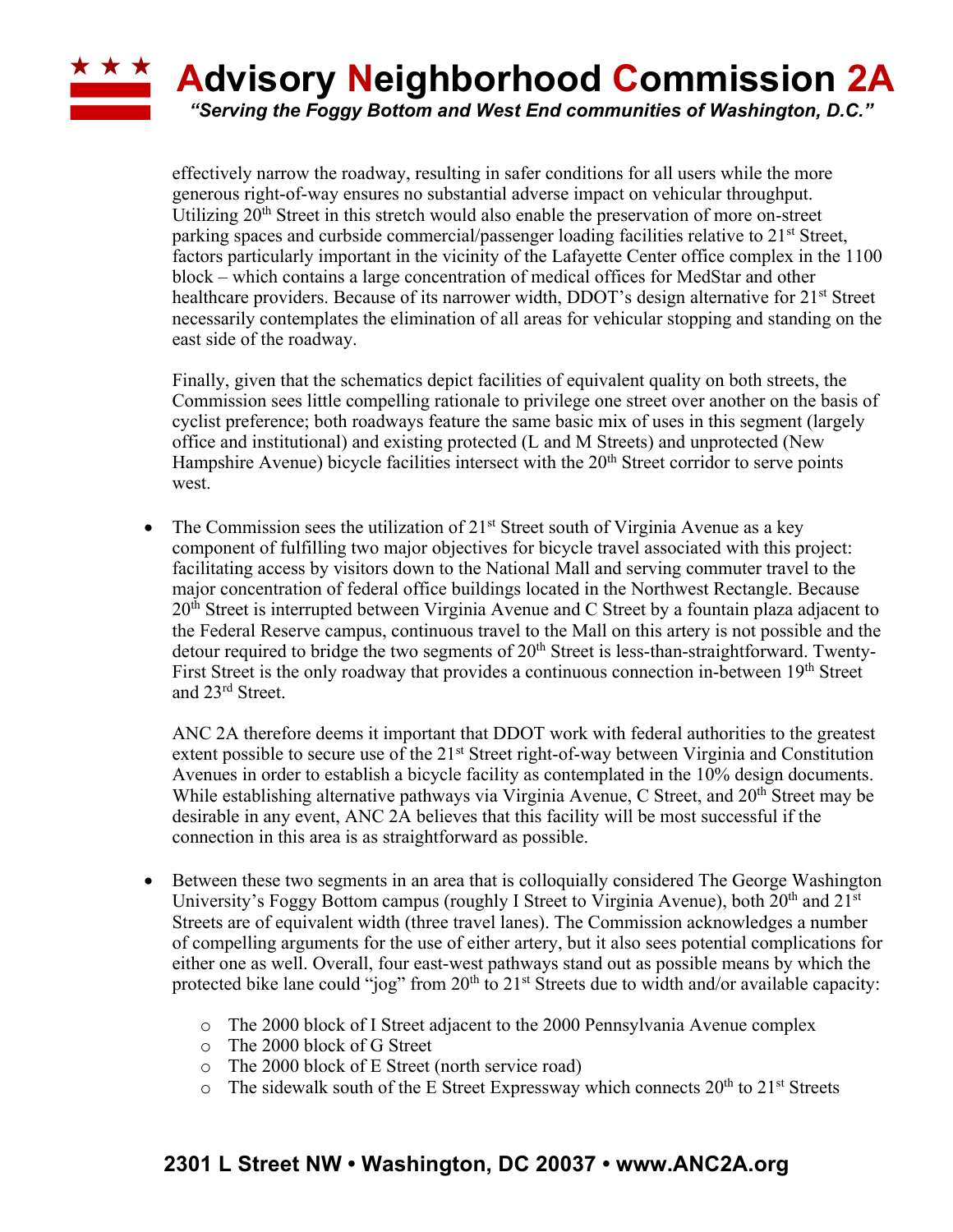# **\* \* \* Advisory Neighborhood Commission 2A** *"Serving the Foggy Bottom and West End communities of Washington, D.C."*

- Depending on which of these "jogs" is selected, the length to which  $20<sup>th</sup>$  or  $21<sup>st</sup>$  Street is utilized will vary. Based on the 10% designs, the Commission notes the following advantages and disadvantages of both alternatives:
	- $\circ$  20<sup>th</sup> Street:
		- Advantages -
			- Locates the facility closer to large federal and institutional office buildings in the eastern section of Foggy Bottom, while remaining equidistant to the core of GWU's campus,
			- Has the potential to significantly calm commuter traffic exiting the E Street Expressway and traversing a pedestrian-heavy environment along the eastern edge of GWU's campus,
			- Avoids any reduction in residential parking spaces.
		- Disadvantages -
			- Displacement of parking and loading uses on the west curb presents a substantial inconvenience to residents of the York Apartments and Francis Scott Key Hall,
			- Due to secure setback requirements associated with the International Monetary Fund's office buildings, curbside uses are restricted on the east side of the 700 and 800 blocks – meaning that on-street parking spaces would likely need to be eliminated entirely on these blocks to facilitate the bike lane,
			- Possible lack of cyclist comfort due to direct interface with the terminus of the E Street Expressway.
	- o 21st Street:
		- $\blacksquare$  Advantages
			- Closer to the core of the GWU campus, providing more convenient commuting option for most students and University employees,
			- Does not impact curbside loading for any large multifamily residential buildings,
			- Perceived as a more tranquil and comfortable setting for bicycle riders due to lack of interface with E Street Expressway and the commuter traffic funneled off of it.
		- $\blacksquare$  Disadvantages
			- A large number of Metrobus vehicles make the hard right turn from eastbound F Street to southbound 21<sup>st</sup> Street, a turning movement which may necessarily violate the right-of-way for the protected bike lane as designed – to the detriment of cyclist safety, facility usability, and/or Metrobus operations,
			- Design would eliminate more on-street parking spaces than  $20<sup>th</sup>$  Street alternative, including one or more "red top" metered spaces for persons with disabilities,